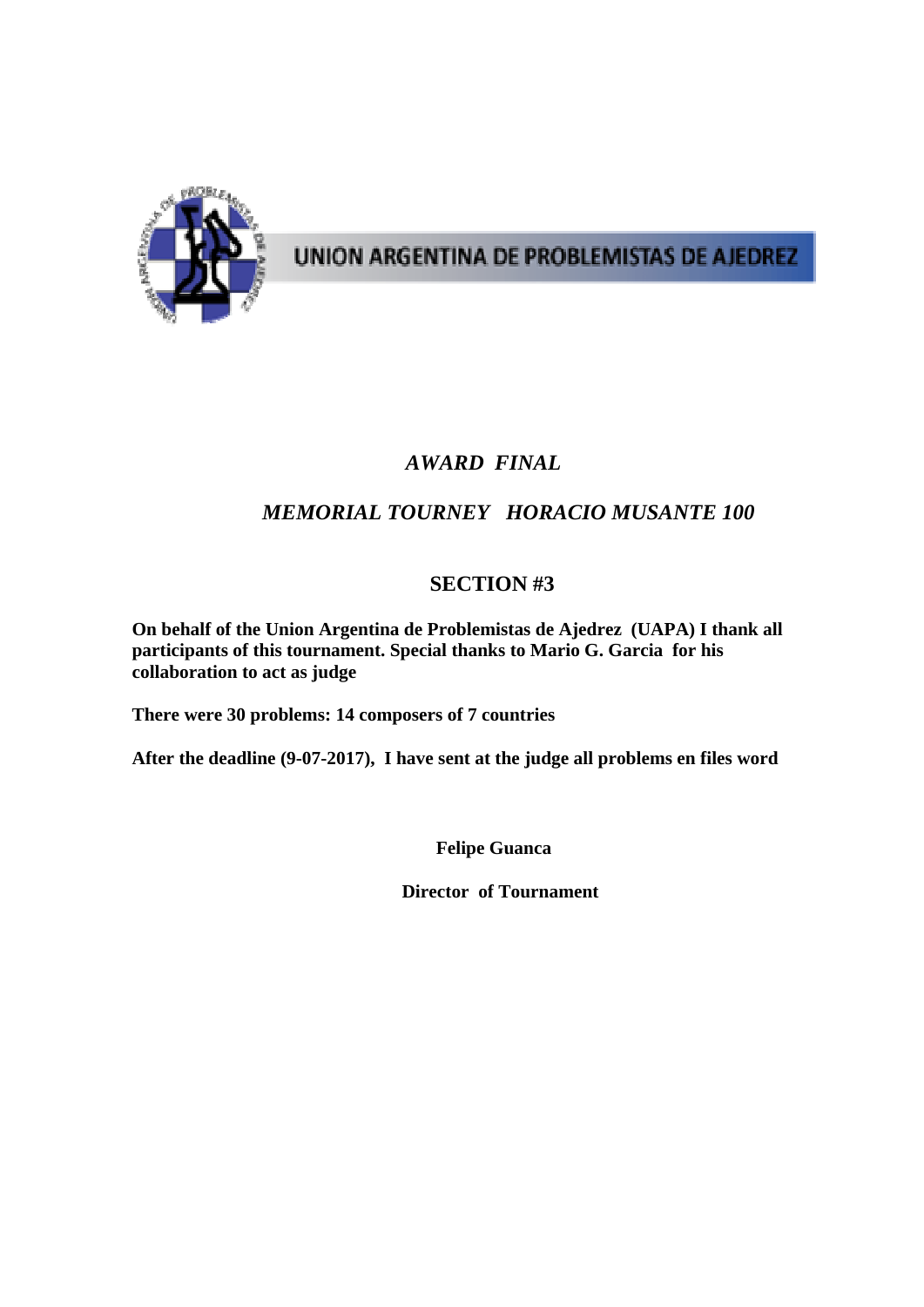

Finding the key movement of the three problems (or, the part that started the sequences), in principle would not have greater difficulty. However, the variety of phases and variants, which contain, reveal the effort of the composers in their construction and consequently substantially raise the artistic level of these works. I have checked that these problems, they are liked by fans of the resolution, including myself

**Nº21 Aleksandr Sygurov (Russia) 1.Qe3!**i **1...c5 2.Qxc5+ bxc5 3.Rxe5# 1...cxd6 2.Qxb6 Bxb6 3.Nf6# 1...Bxg5 2.Rxe5+ Kxd6 3.Qd4# 1...Bg8 2.Qxe4+ Kxe4 3.Rxe5# 1...Nf4 2.Qd4+ exd4 3.Nxf4# Nº16 Gregory Atajants (Russia) 1.Qc7!** 

**1…Kd5 2.Ne7+ Ke5 3.Bg7# 1...Nc3 2.b4+ Kd5** *(2...Rxb4 3.Ne7#)* **3.Qf7# 1...Rc4 2.Bxc4 bxc4 3.Qa5# 1...Rc1 2.d7+ Kd5** *(2...Bd6 3.Qxd6#)* **3.Ne7#** 

**Nº13 Leonid Makaronez (Israel) 1.Qc6! 1… g5 2.Nef6 fxg4 3.Qe4# 1...fxg4 2.Qf6+ Ke3 3.Qf2# 1...Ra8 2.Rxf5+ gxf5** *(2...Kxf5 3.Qf6#)* **3.Qxc1#**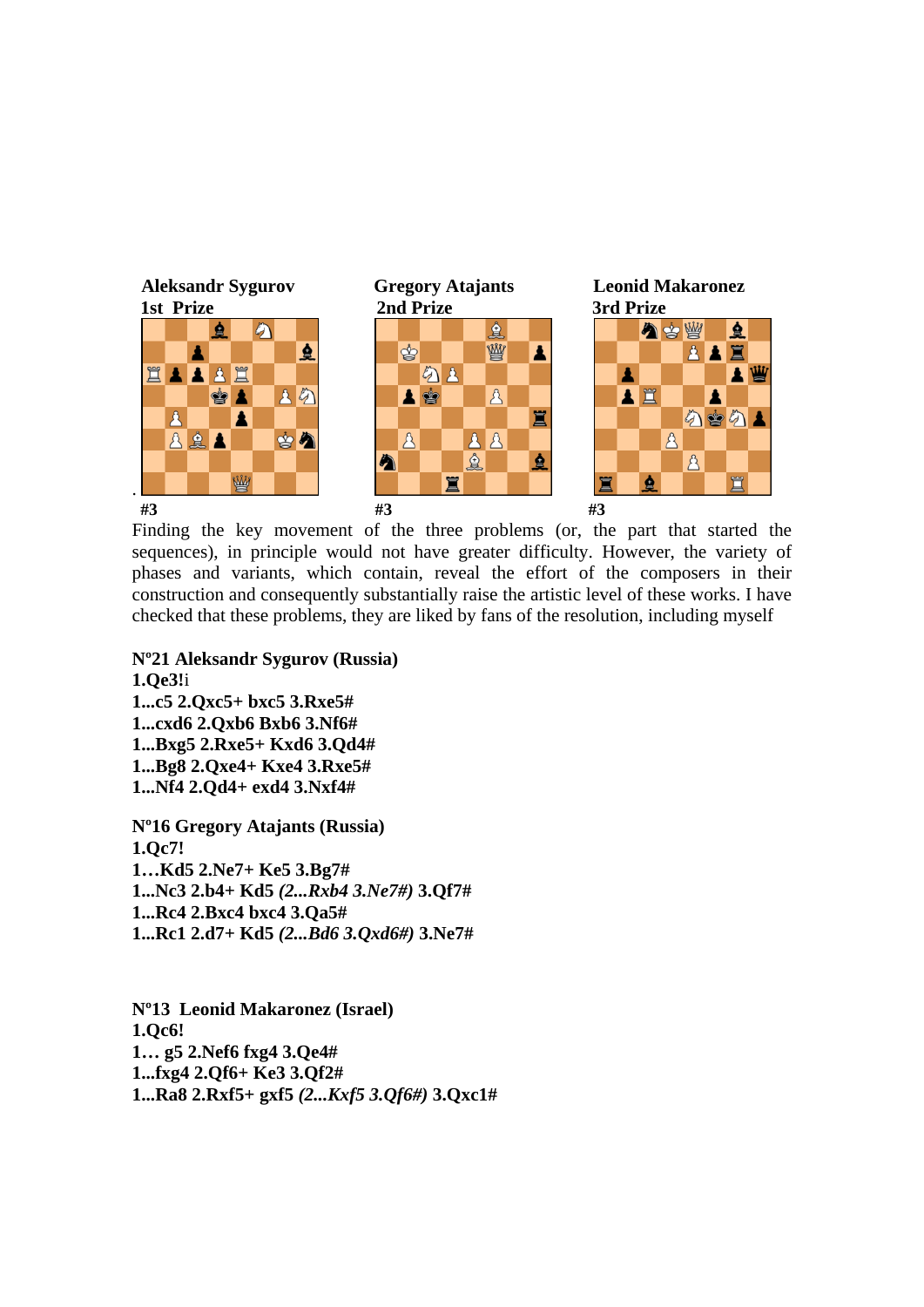

 **L.Lyubashevsky &** 



**Nº22 Aleksandr Sygurov (Russia) 1.Rh5 1...Rxa7 2.Qg5Ra6 3.Qc1# 1...Bc7 2.b5+ Bd6** *(2...Nxe7 3.Qb4#)* **3.Bxd6# 1...Bxa5 2.Bg5Bxb4 3.Bc1# 1...Bxe7 2.Qxa4+ Kxa4 3.Ra5#**  Nice configuration, with a diversity of alternatives

**Nº20 Zoltan Labai (Slovakia) 1.Ke3! 1...c2 2.Re4+ Kf5 3.Rf1# 1...Nd5+ 2.Rxd5+ Kxd5 3.Rf5#; 1...Nf5+ 2.Rxf5+ Kxf5 3.Rd5#** 

**Nº6 Leonid Lyubashevsky & Leonid Makaronez (Israel) 1.Nf4! 1…Ke4 2.Bf5 Kf3 3.Rf1# 1...Nc7 2.Qxe3+ Kd6 3.Qe7# 1...Nf3 2.Ng6+ Ke4 3.Bf5#** 



Problems, whose key, threat mate in the second movement. Of proven acceptance of several fans of the resolution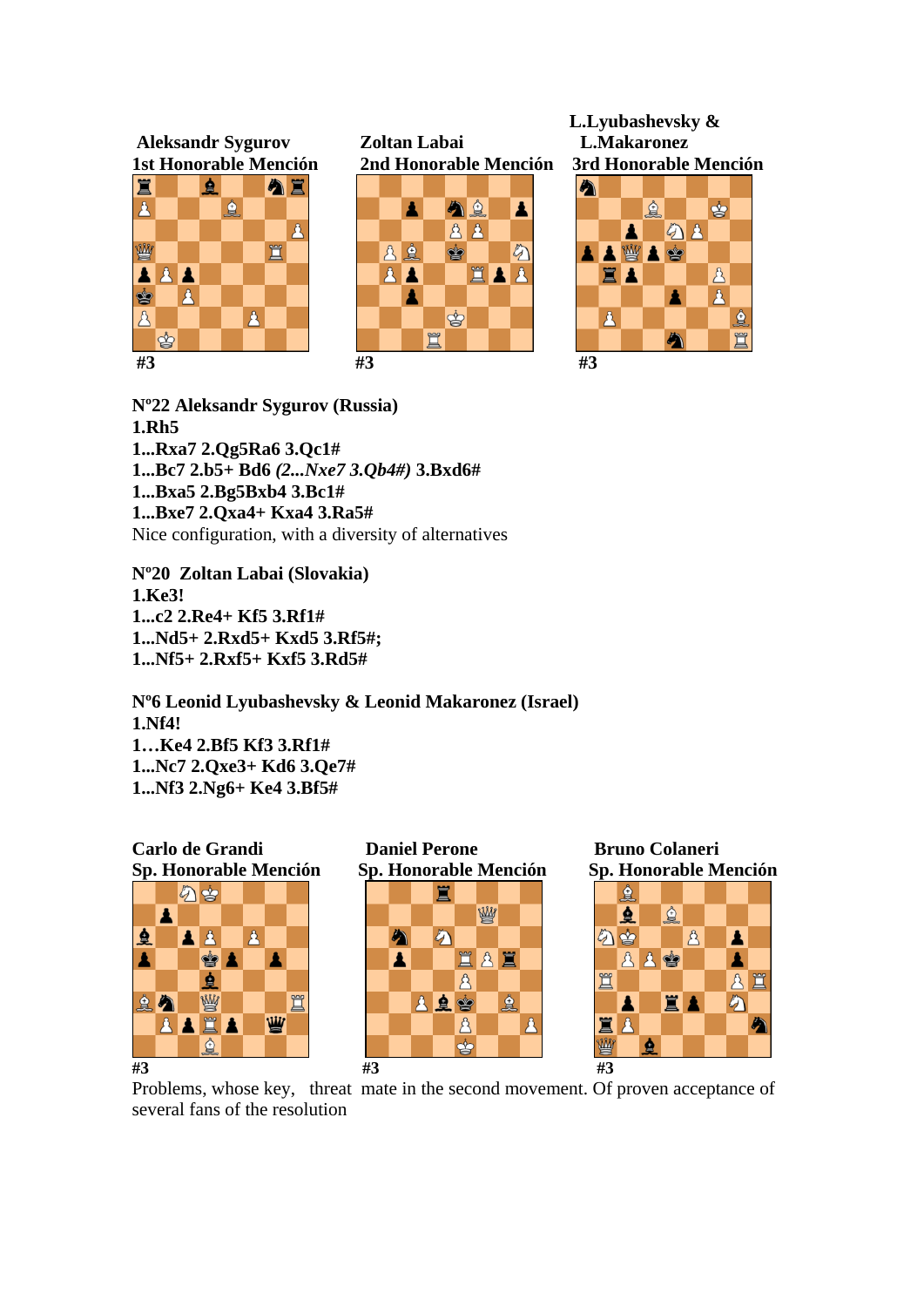**Nº11 Carlo de Grande (Italy) 1.Qf5! 1...Nc5 2.Nb6+ Kxd6 3.Qd7# 1...Kc4 2.Qe6+ Kb5** *(2...Qd5 3.Bxe2#)*  **1...Bd3 2.Ne7+ Kc4 3.Qxd3#** 

**Nº15 Daniel Perone (Argentina) 1.Qd5! 1...Nxd5 2.exd5+ Be4 3.Rxe4# 1...Bxe2 2.Qd2+ Kf3 3.Qxe2# 1...Rxd6 2.Qc5+ Rd4 3.Qxd4# 1...Rxg3 2.Qxd3+ Kf4 3.Qxg3#** 

**Nº3 Bruno Colaneri (Italy) 1.Ne4! 1...Rxa4 2.Nf6+ Kc4 3.Qxa4# 1...Bxb2 2.Nf6+ Bxf6 3.Nc7# 1...Nxg4 2.Nf6+ Nxf6 3.Nb4#** 

**Yuri Gordian Sp. Recomendado** 



**Nº19 Yuri Gordian (Ukraine) 1.Kd7! (2.Qa8+ Kb5 3.Qc6#) 1…Bxb3 2.N5d6! droht 3.Qb7/a8# 2…cxd6 3.Qb6# 1....Ne7 2.N7d6! droht 3.Qb7/a8# 2...cxd6 3.Qb6#**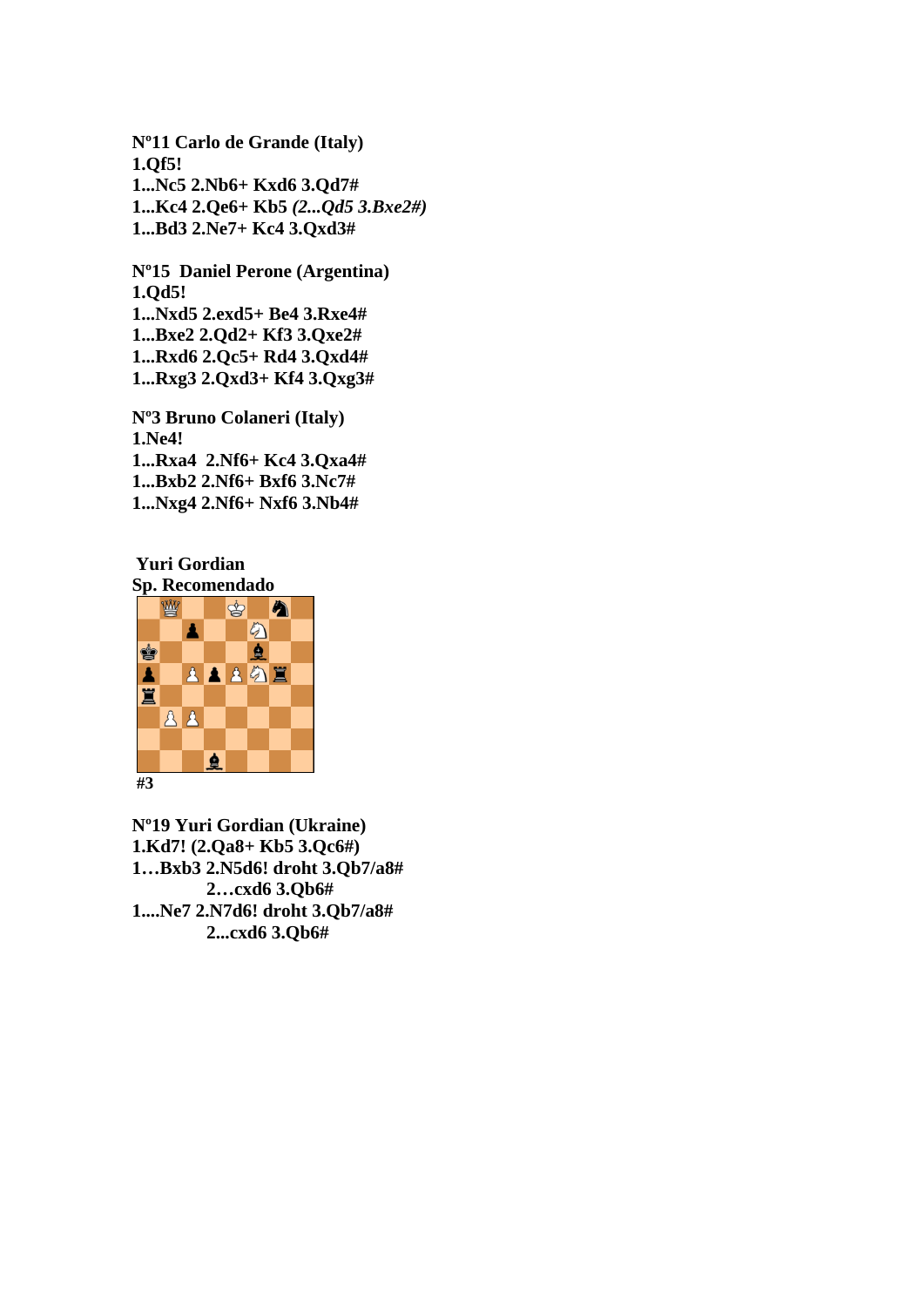## **PROBLEMAS < = 10 PIECES**





 **Carlo de Grandi Vladimir Kozhakin Honorable Mención Recomendado** 









**Nº28 Vladimir Kozhakin (Russia) 1.Nc3! 1...Kxc3 2.Qe5+ Kb3** [2...Kd3 3.Qe3#] **3.Qb2# 1...bxc3 2.Qa7 .Kb4** *(2...b5 3.Qa3#)* **3.Qxb6#**